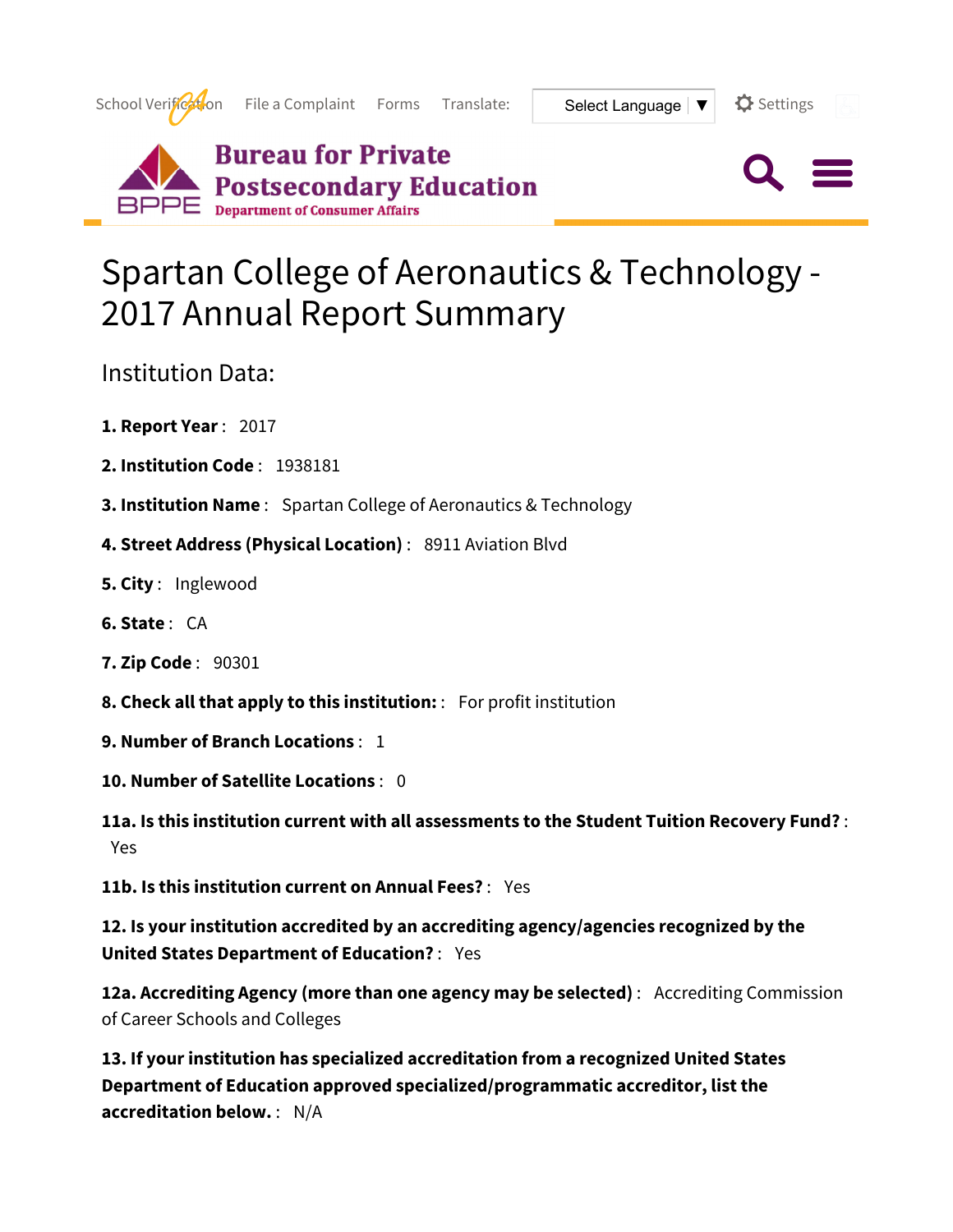**14. Has any accreditation agency taken any final disciplinary action against this institution?** : No

**15. Does your institution participate in federal financial aid programs under Title IV of the Federal Higher Education Act?** : Yes

**15a. What is the total amount of Title IV funds received by your institution in this Reporting Year?** : 4199287

**16. Does your institution participate in veterans' financial aid education programs?** : Yes

**16a. What is the total amount of veterans' financial aid funds received by your institution in this Reporting Year?** : 1210511

**17. Does your institution participate in the Cal Grant program?** : Yes

**17a. What is the total amount of Cal Grant Funds received by your institution in this Reporting Year?** : 108611

**18. Is your institution on California`s Eligible Training Provider List (ETPL)?** : Yes

**19. Is your institution receiving funds from the Work Innovation and Opportunity Act (WIOA) Program?** : No

**19a. What is the total amount of WIOA funds received by your institution in this Reporting Year?** : N/A

**20. Does your Institution participate in, or offer any other government or non-government financial aid programs? (i.e., WIC, vocational rehab, private grants/loans, institutional grants/loans)** : Yes

**20a. You indicated "Yes" for #20, please provide the name of the financial aid program below.** : Fed/State Voc Rehab, Alt Private Financing, Institutional Financing, Federal Pell and Perkins

**21. Provide the percentage of institutional income during this Reporting Year that was derived from public funding.** : 89

**22. Enter the most recent three-year cohort default rate reported by the U.S. Department of Education for this institution, if applicable.** : 4

**23. Provide the percentage of the students who attended this institution during this Reporting Year who received federal student loans to help pay their cost of education at the school.** : 68

**24. Total number of students enrolled at this institution** : 471

**25. Number of Doctorate Degree Programs Offered?** : 0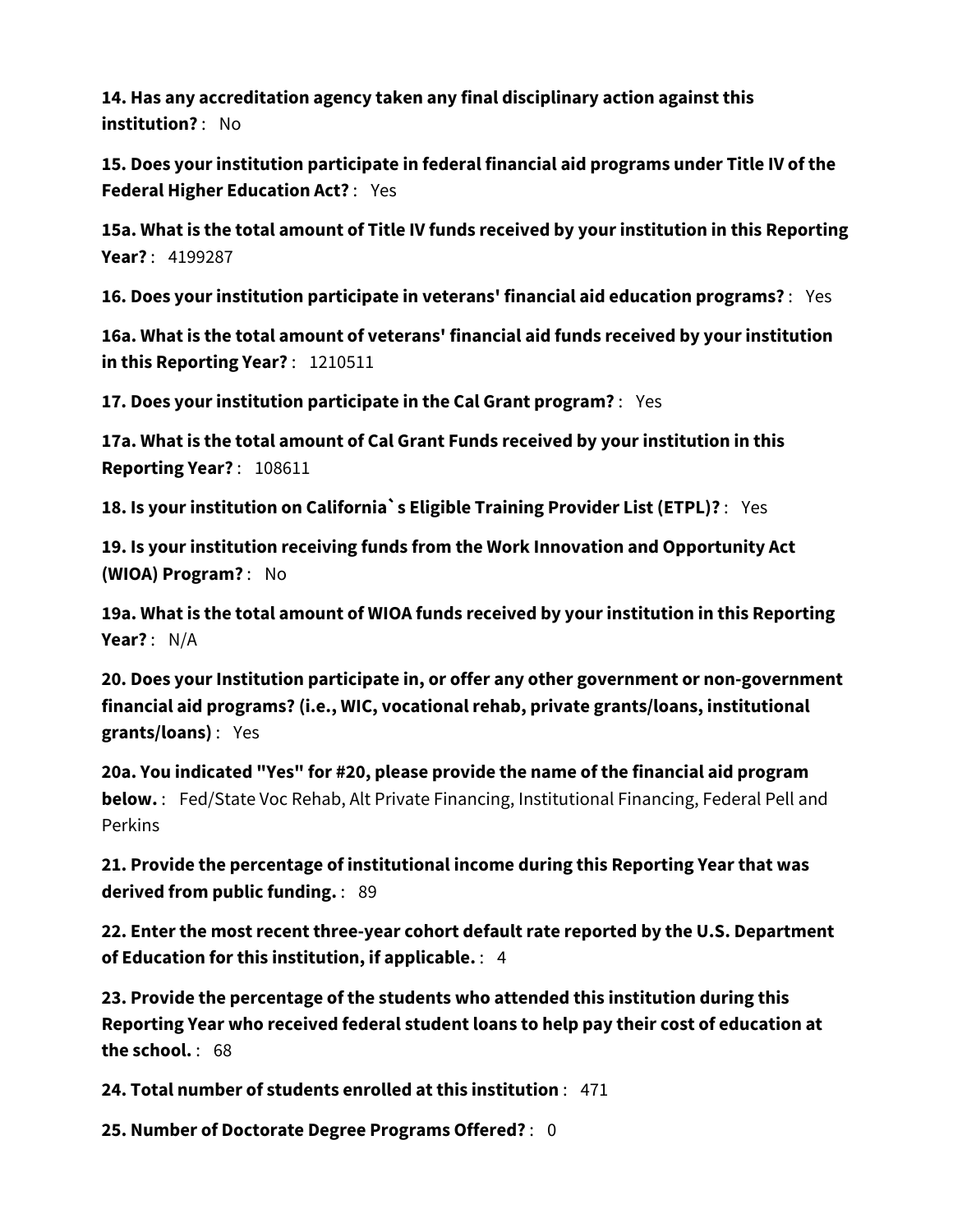**26. Number of Students enrolled in Doctorate programs at this Institution?** : 0

**27. Number of Master Degree programs offered?** : 0

**28. Number of Students enrolled in Master programs at this institution?** : 0

**29. Number of Bachelor Degree programs offered?** : 0

**30. Number of Students enrolled in Bachelor programs at this institution?** : 0

**31. Number of Associate Degrees programs offered?** : 1

**32. Number of Students enrolled in Associate programs at this institution?** : 59

**33. Number of Diploma or Certificate Programs offered?** : 1

**34. Number of Students enrolled in Diploma or Certificate programs at this institution?** : 412

**Total Program Count** : 2

**Institution's Website** : https://www.spartan.edu/los-angeles/

**Files Uploaded** : Performance Fact Sheet; Catalog

Program Data:

**1. Report Year** : 2017

- **2. Institution Code** : 1938181
- **3. Institution Name** : Spartan College of Aeronautics & Technology
- **4. Name of Program** : Associate of Occupational Studies Aviation Maintenance Technology
- **5. Degree/Program Level** : Associate

**6. Degree/Program Title** : Occupational Associate

**7. Number of Degrees or Diplomas Awarded** : 47

**8. Total Charges for this Program** : 10019.00

: N/A

: N/A

**11. Number of Students Who Began the Program** : 52

**12. Number of Students Available for Graduation** : 47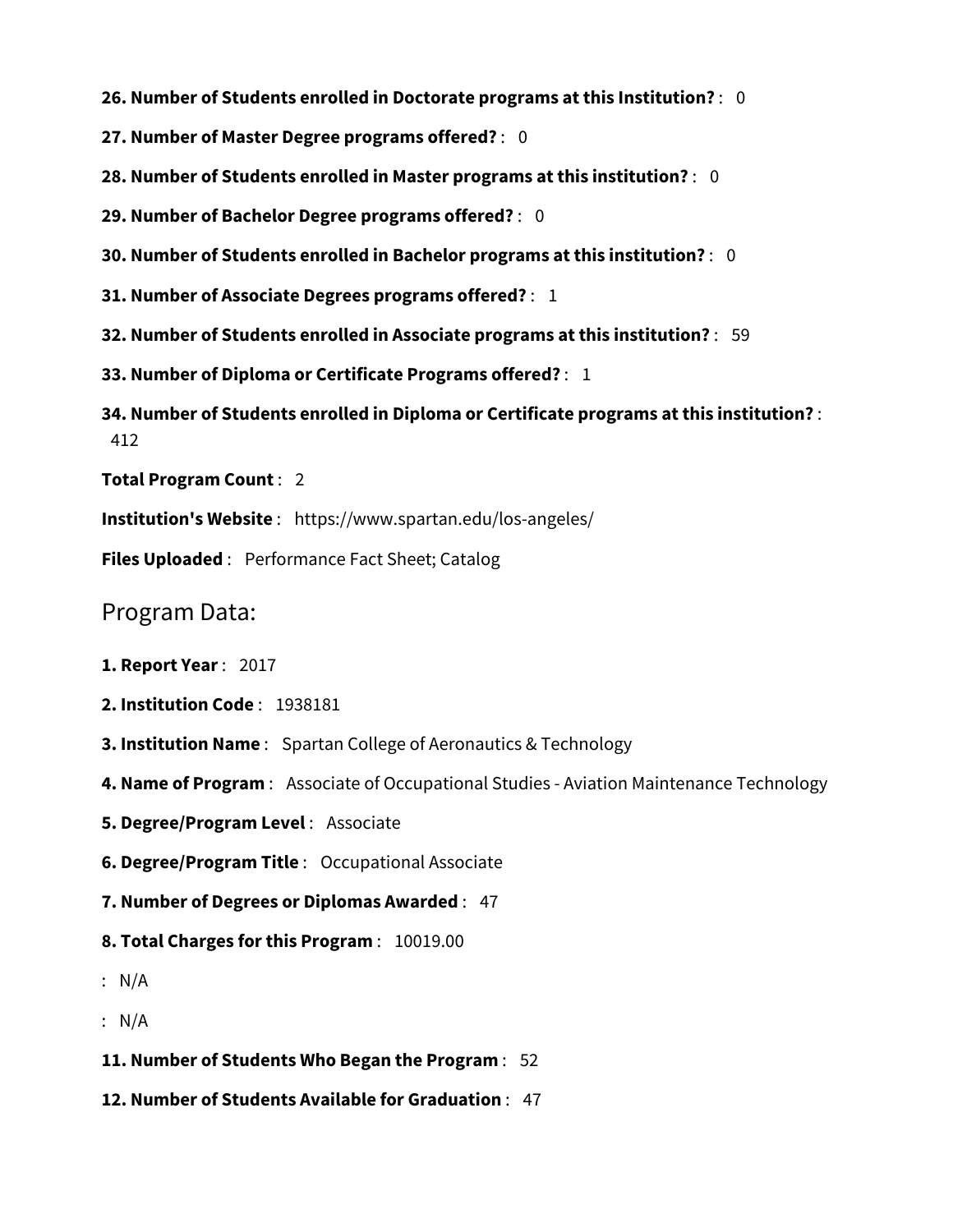**13. Number of On-time Graduates** : 34

**14. Completion Rate** : 72.34043

**15. 150% Completion Rate** : 100

**16. Is the above data taken from the Integrated Postsecondary Education Data System (IPEDS) of the United States Department of Education?** : No

**17. Graduates Available for Employment** : 42

**18. Graduates Employed in the Field** : 24

**19. Placement Rate** : 57.14286

**Graduates employed in the field** :

**20a. 20 to 29 hours per week** : 0

**20b. at least 30 hours per week** : 24

**Indicate the number of graduates employed** :

**21a. In a single position in the field of study** : 24

**21b. In concurrent aggregated positions in the field of study (2 or more positions at the same time)** : 0

**21c. Freelance/self-employed** : 0

**21d. By the institution or an employer owned by the institution, or an employer who shares ownership with the institution** : 0

**22. Does this educational program lead to an occupation that requires State licensing?** : No

**22a. Do graduates have the option or requirement for more than one type of licensing State exam?** : N/A

**Name of Option/Requirement (1)** : N/A

**Name of Option/Requirement (2)** : N/A

**Name of Option/Requirement (3)** : N/A

**Name of Option/Requirement (4)** : N/A

**23. Name of the State licensing entity that licenses this field** : N/A

**24. Name of State Exam** : N/A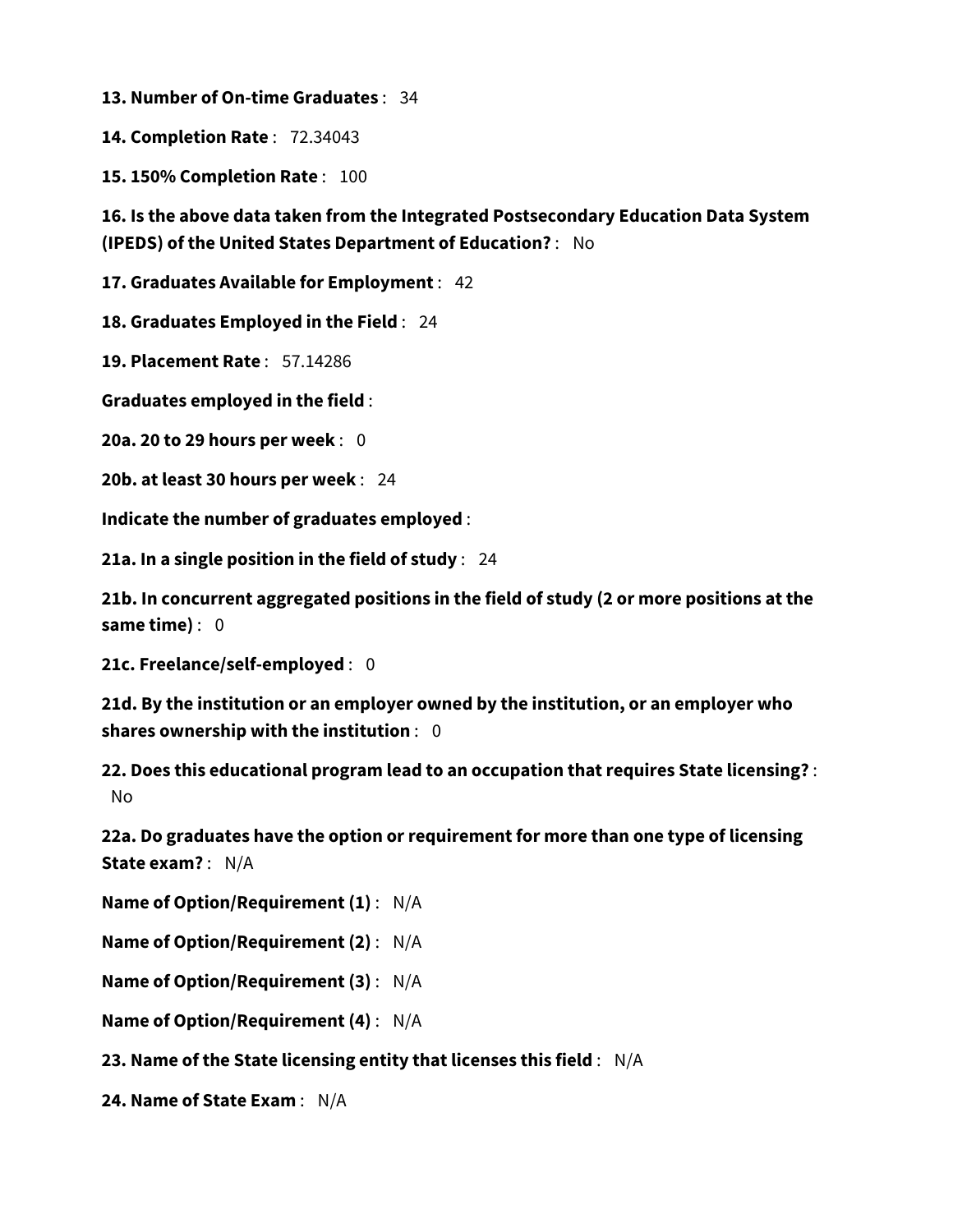**25. Number of Graduates Taking State Exam** : N/A

**26. Number Who Passed the State Exam** : N/A

**27. Number Who Failed the State Exam** : 0

**28. Passage Rate** : 0

**29. Is this data from the State licensing agency that administered the exam?** : 0

**29a. Name of Agency** : N/A

**30. If the response to #29 was "No" provide a description of the process used for Attempting to Contact Students** : N/A

**31. Name of the State licensing entity that licenses this field** : N/A

**32. Name of State Exam** : N/A

**33. Number of Graduates Taking State Exam** : N/A

**34. Number Who Passed the State Exam** : N/A

**35. Number Who Failed the State Exam** : 0

**34. Number Who Passed the State Exam** : N/A

**37. Is this data from the State licensing agency that administered the State exam?** : 0

**37a. Name of Agency** : N/A

**38. If the response to #37 was "No" provide a description of the process used for Attempting to Contact Students** : N/A

**39. Graduates Available for Employment** : 42

**40. Graduates Employed in the Field** : 24

**41. Graduates Employed in the Field Reported receiving the following Salary or Wage: For graduates employed in the field, indicate their salaries/earnings below. If there are none in any specific range, indicate "0."** :

**\$0 - \$5,000** : 0

**\$5,001 - \$10,000** : 0

**\$10,001 - \$15,000** : 0

**\$15,001 - \$20,000** : 0

**\$20,001 - \$25,000** : 0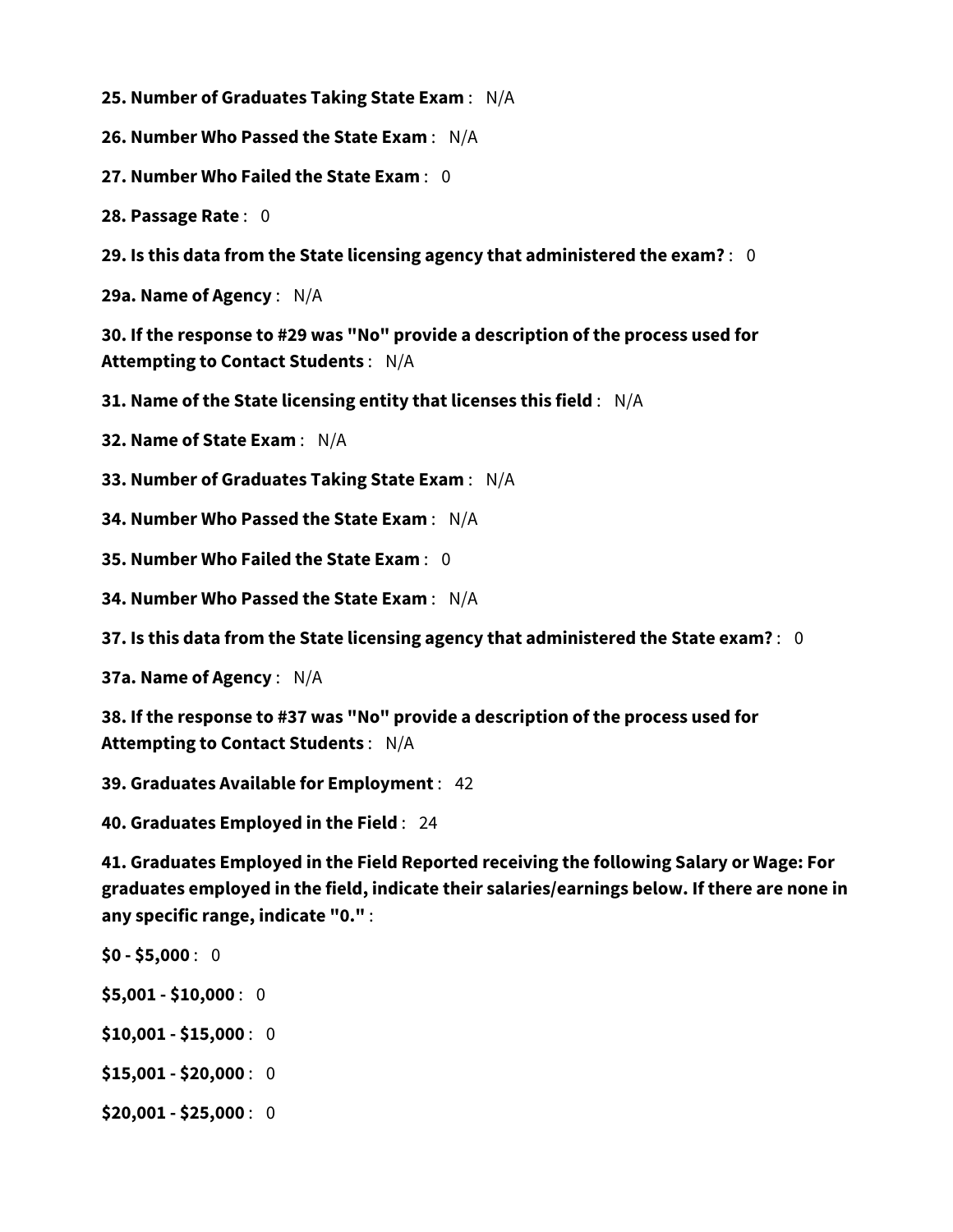- **\$25,001 \$30,000** : 0
- **\$30,001 \$35,000** : 3
- **\$35,001 \$40,000** : 4
- **\$40,001 \$45,000** : 7
- **\$45,001 \$50,000** : 7
- **\$50,001 \$55,000** : 1
- **\$55,001 \$60,000** : 1
- **\$60,001 \$65,000** : 1
- **\$65,001 \$70,000** : 0
- **\$70,001 \$75,000** : 0
- **\$75,001 \$80,000** : 0
- **\$80,001 \$85,000** : 0
- **\$85,001 \$90,000** : 0
- **\$90,001 \$95,000** : 0
- **\$95,001 \$100,000** : 0
- **Over \$100,000** : 0
- **1. Report Year** : 2017
- **2. Institution Code** : 1938181
- **3. Institution Name** : Spartan College of Aeronautics & Technology
- **4. Name of Program** : Aviation Maintenance Technology (AMT)
- **5. Degree/Program Level** : Diploma/Certificate
- **6. Degree/Program Title** : Diploma/Certificate
- **7. Number of Degrees or Diplomas Awarded** : 59
- **8. Total Charges for this Program** : 39250.00
- : N/A
- : N/A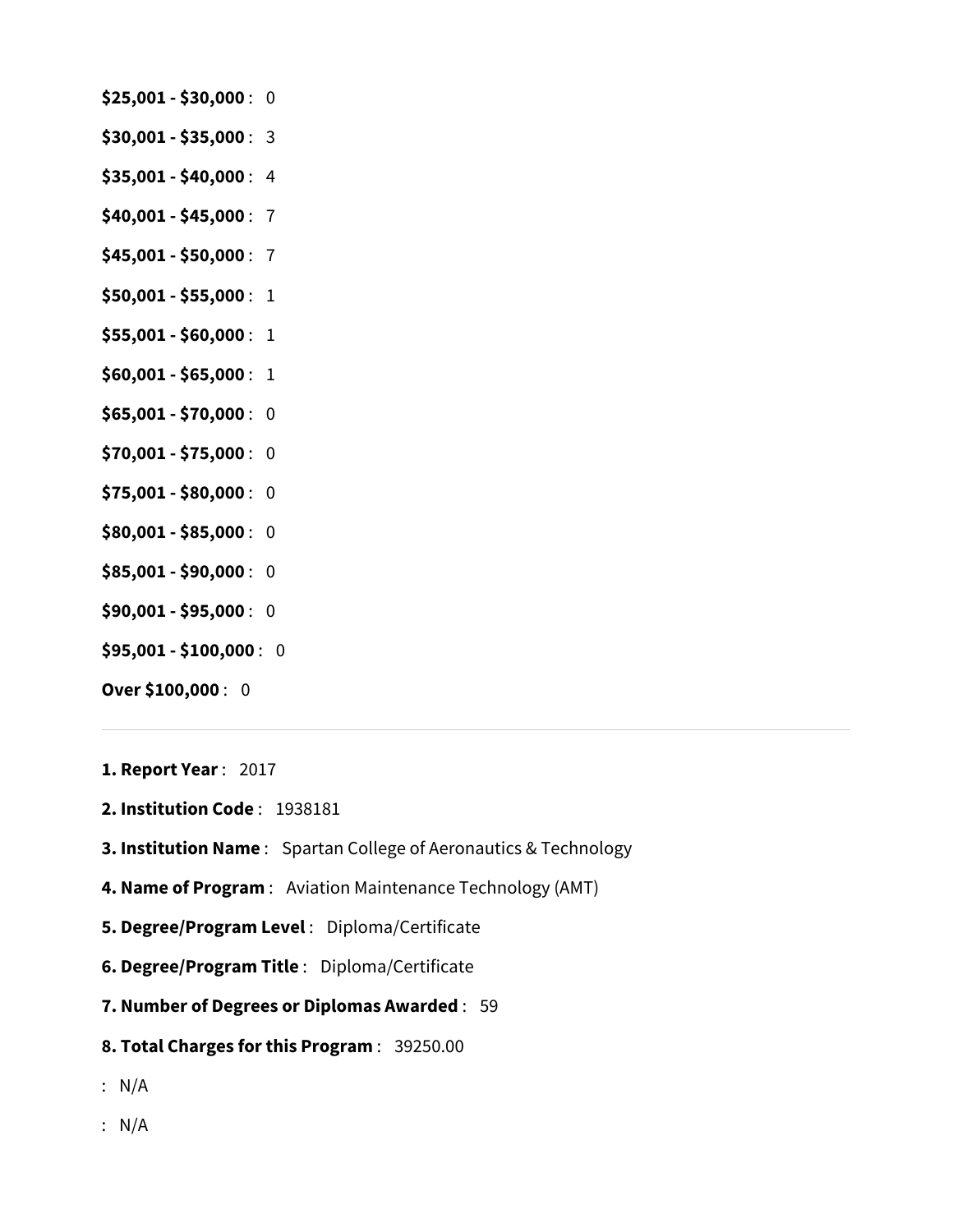**11. Number of Students Who Began the Program** : 64

**12. Number of Students Available for Graduation** : 59

**13. Number of On-time Graduates** : 42

**14. Completion Rate** : 71.18644

**15. 150% Completion Rate** : 100

**16. Is the above data taken from the Integrated Postsecondary Education Data System (IPEDS) of the United States Department of Education?** : No

**17. Graduates Available for Employment** : 59

**18. Graduates Employed in the Field** : 44

**19. Placement Rate** : 74.57627

**Graduates employed in the field** :

**20a. 20 to 29 hours per week** : 0

**20b. at least 30 hours per week** : 44

**Indicate the number of graduates employed** :

**21a. In a single position in the field of study** : 44

**21b. In concurrent aggregated positions in the field of study (2 or more positions at the same time)** : 0

**21c. Freelance/self-employed** : 0

**21d. By the institution or an employer owned by the institution, or an employer who shares ownership with the institution** : 0

**22. Does this educational program lead to an occupation that requires State licensing?** : No

**22a. Do graduates have the option or requirement for more than one type of licensing State exam?** : N/A

**Name of Option/Requirement (1)** : N/A

**Name of Option/Requirement (2)** : N/A

**Name of Option/Requirement (3)** : N/A

**Name of Option/Requirement (4)** : N/A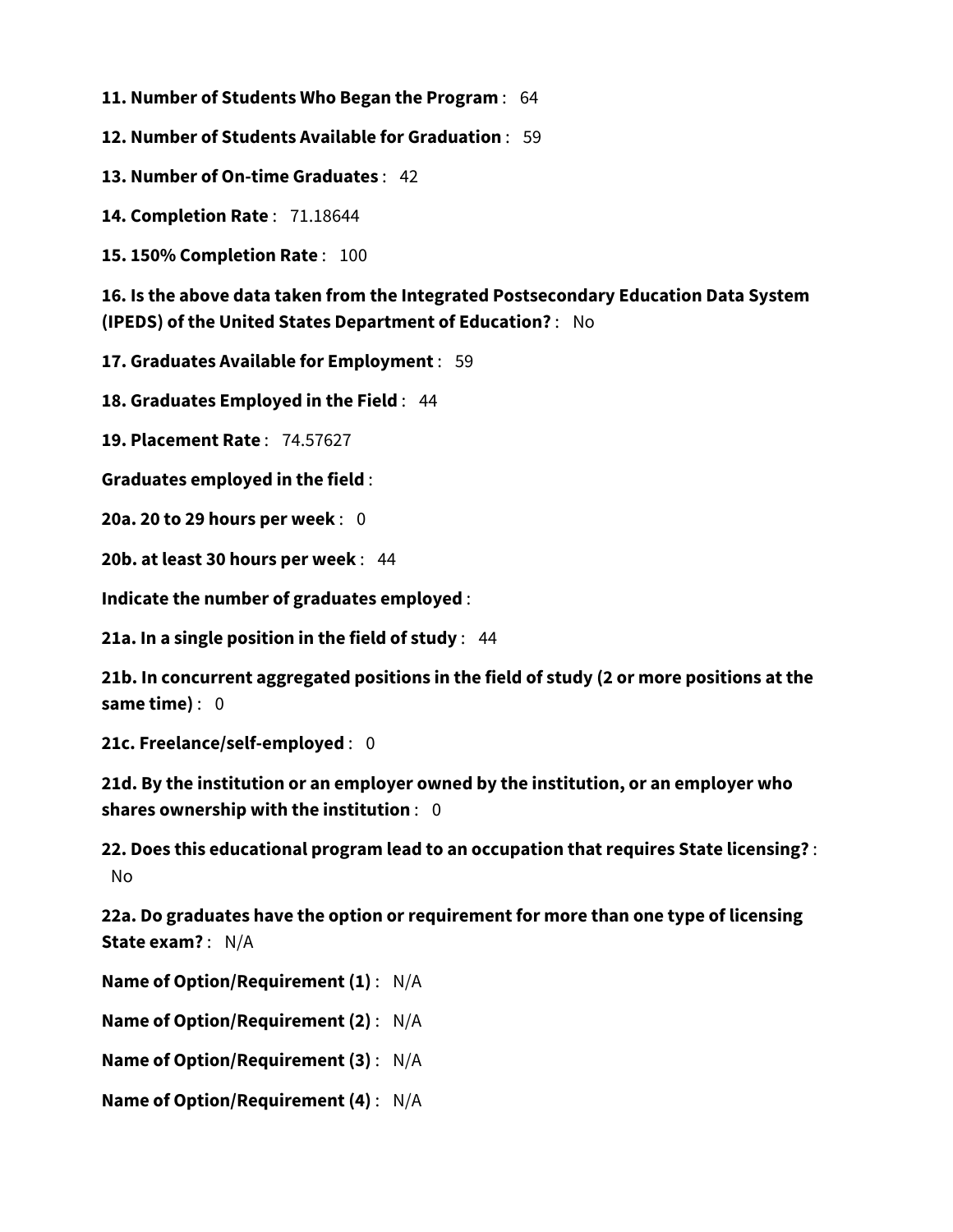**23. Name of the State licensing entity that licenses this field** : N/A

**24. Name of State Exam** : N/A

**25. Number of Graduates Taking State Exam** : N/A

**26. Number Who Passed the State Exam** : N/A

**27. Number Who Failed the State Exam** : 0

**28. Passage Rate** : 0

**29. Is this data from the State licensing agency that administered the exam?** : 0

**29a. Name of Agency** : N/A

**30. If the response to #29 was "No" provide a description of the process used for Attempting to Contact Students** : N/A

**31. Name of the State licensing entity that licenses this field** : N/A

**32. Name of State Exam** : N/A

**33. Number of Graduates Taking State Exam** : N/A

**34. Number Who Passed the State Exam** : N/A

**35. Number Who Failed the State Exam** : 0

**34. Number Who Passed the State Exam** : N/A

**37. Is this data from the State licensing agency that administered the State exam?** : 0

**37a. Name of Agency** : N/A

**38. If the response to #37 was "No" provide a description of the process used for Attempting to Contact Students** : N/A

**39. Graduates Available for Employment** : 59

**40. Graduates Employed in the Field** : 44

**41. Graduates Employed in the Field Reported receiving the following Salary or Wage: For graduates employed in the field, indicate their salaries/earnings below. If there are none in any specific range, indicate "0."** :

**\$0 - \$5,000** : 0 **\$5,001 - \$10,000** : 0

**\$10,001 - \$15,000** : 0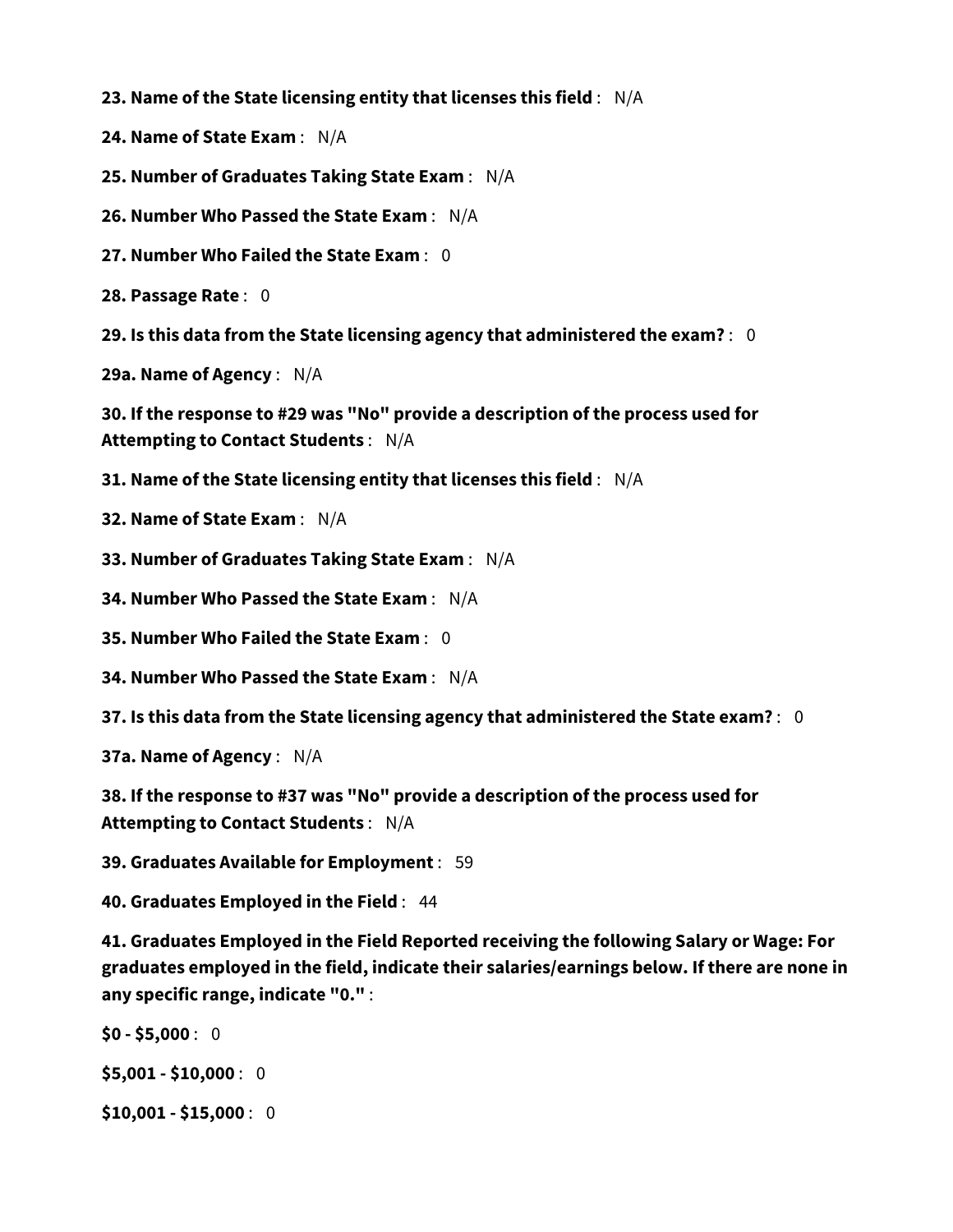- **\$15,001 \$20,000** : 0
- **\$20,001 \$25,000** : 0
- **\$25,001 \$30,000** : 0
- **\$30,001 \$35,000** : 5
- **\$35,001 \$40,000** : 21
- **\$40,001 \$45,000** : 6
- **\$45,001 \$50,000** : 5
- **\$50,001 \$55,000** : 4
- **\$55,001 \$60,000** : 2
- **\$60,001 \$65,000** : 1
- **\$65,001 \$70,000** : 0
- **\$70,001 \$75,000** : 0
- **\$75,001 \$80,000** : 0
- **\$80,001 \$85,000** : 0
- **\$85,001 \$90,000** : 0
- **\$90,001 \$95,000** : 0
- **\$95,001 \$100,000** : 0
- **Over \$100,000** : 0
- **1. Report Year** : 2017
- **2. Institution Code** : 1938181
- **3. Institution Name** : Spartan College of Aeronautics & Technology
- **4. Name of Program** : Airframe & Powerplant
- **5. Degree/Program Level** : Diploma/Certificate
- **6. Degree/Program Title** : Diploma/Certificate
- **7. Number of Degrees or Diplomas Awarded** : 244
- **8. Total Charges for this Program** : 39250.00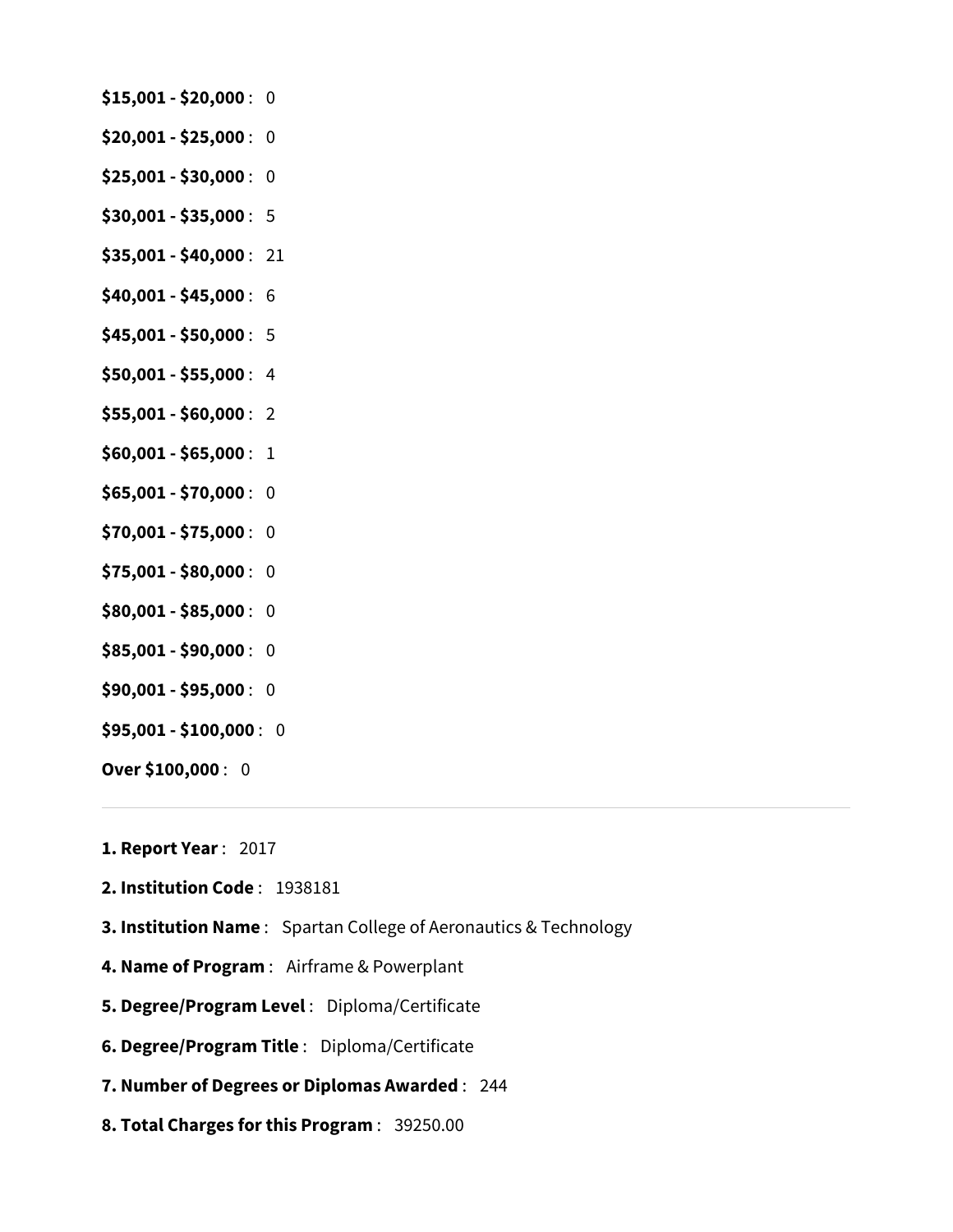: N/A

: N/A

**11. Number of Students Who Began the Program** : 269

**12. Number of Students Available for Graduation** : 244

**13. Number of On-time Graduates** : 170

**14. Completion Rate** : 69.67213

**15. 150% Completion Rate** : 100

**16. Is the above data taken from the Integrated Postsecondary Education Data System (IPEDS) of the United States Department of Education?** : No

**17. Graduates Available for Employment** : 243

**18. Graduates Employed in the Field** : 133

**19. Placement Rate** : 54.73251

**Graduates employed in the field** :

**20a. 20 to 29 hours per week** : 0

**20b. at least 30 hours per week** : 133

**Indicate the number of graduates employed** :

**21a. In a single position in the field of study** : 133

**21b. In concurrent aggregated positions in the field of study (2 or more positions at the same time)** : 0

**21c. Freelance/self-employed** : 0

**21d. By the institution or an employer owned by the institution, or an employer who shares ownership with the institution** : 0

**22. Does this educational program lead to an occupation that requires State licensing?** : No

**22a. Do graduates have the option or requirement for more than one type of licensing State exam?** : N/A

**Name of Option/Requirement (1)** : N/A

**Name of Option/Requirement (2)** : N/A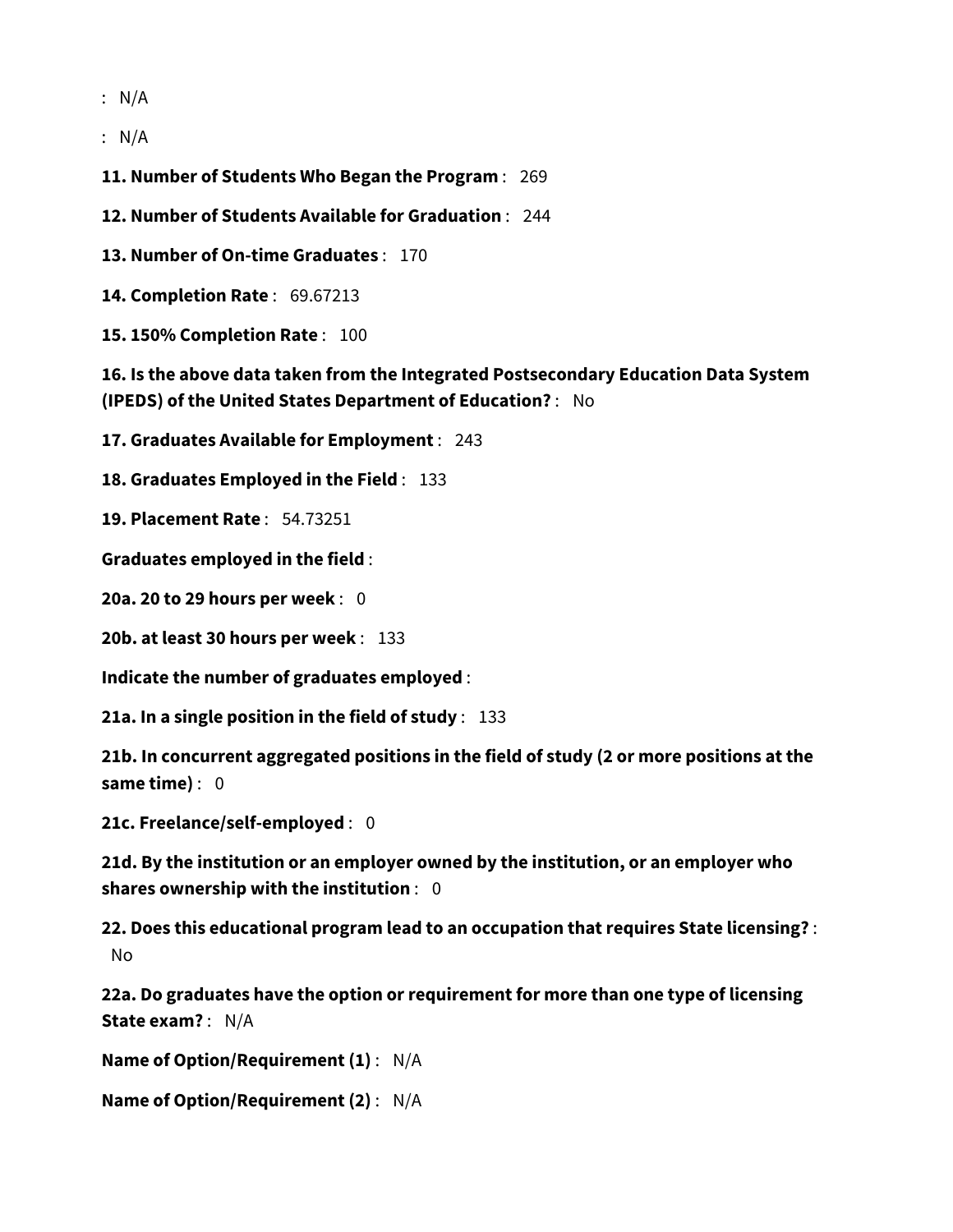**Name of Option/Requirement (3)** : N/A

**Name of Option/Requirement (4)** : N/A

**23. Name of the State licensing entity that licenses this field** : N/A

**24. Name of State Exam** : N/A

**25. Number of Graduates Taking State Exam** : N/A

**26. Number Who Passed the State Exam** : N/A

**27. Number Who Failed the State Exam** : 0

**28. Passage Rate** : 0

**29. Is this data from the State licensing agency that administered the exam?** : 0

**29a. Name of Agency** : N/A

**30. If the response to #29 was "No" provide a description of the process used for Attempting to Contact Students** : N/A

**31. Name of the State licensing entity that licenses this field** : N/A

**32. Name of State Exam** : N/A

**33. Number of Graduates Taking State Exam** : N/A

**34. Number Who Passed the State Exam** : N/A

**35. Number Who Failed the State Exam** : 0

**34. Number Who Passed the State Exam** : N/A

**37. Is this data from the State licensing agency that administered the State exam?** : 0

**37a. Name of Agency** : N/A

**38. If the response to #37 was "No" provide a description of the process used for Attempting to Contact Students** : N/A

**39. Graduates Available for Employment** : 243

**40. Graduates Employed in the Field** : 133

**41. Graduates Employed in the Field Reported receiving the following Salary or Wage: For graduates employed in the field, indicate their salaries/earnings below. If there are none in any specific range, indicate "0."** :

**\$0 - \$5,000** : 38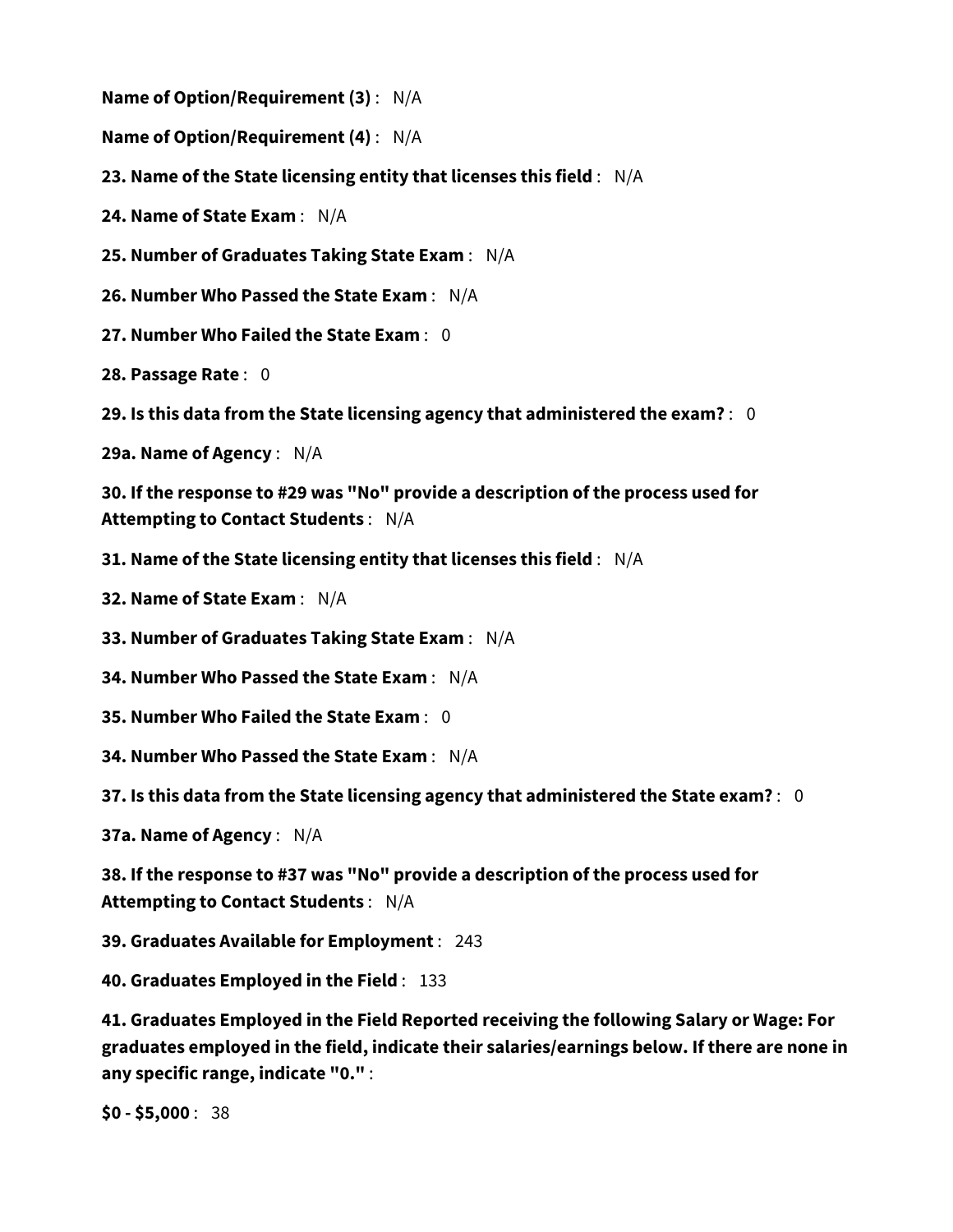- **\$5,001 \$10,000** : 0
- **\$10,001 \$15,000** : 0
- **\$15,001 \$20,000** : 0
- **\$20,001 \$25,000** : 0
- **\$25,001 \$30,000** : 2
- **\$30,001 \$35,000** : 10
- **\$35,001 \$40,000** : 14
- **\$40,001 \$45,000** : 18
- **\$45,001 \$50,000** : 9
- **\$50,001 \$55,000** : 20
- **\$55,001 \$60,000** : 9
- **\$60,001 \$65,000** : 10
- **\$65,001 \$70,000** : 2
- **\$70,001 \$75,000** : 1
- **\$75,001 \$80,000** : 0
- **\$80,001 \$85,000** : 0
- **\$85,001 \$90,000** : 0
- **\$90,001 \$95,000** : 0
- **\$95,001 \$100,000** : 0
- **Over \$100,000** : 0

## Branch Data:

- **1. Report Year** : 2017
- **2. Institution Code** : 1938181
- **3. Institution Name** : Spartan College of Aeronautics & Technology
- **4. Total number of students at this branch location?** : 98